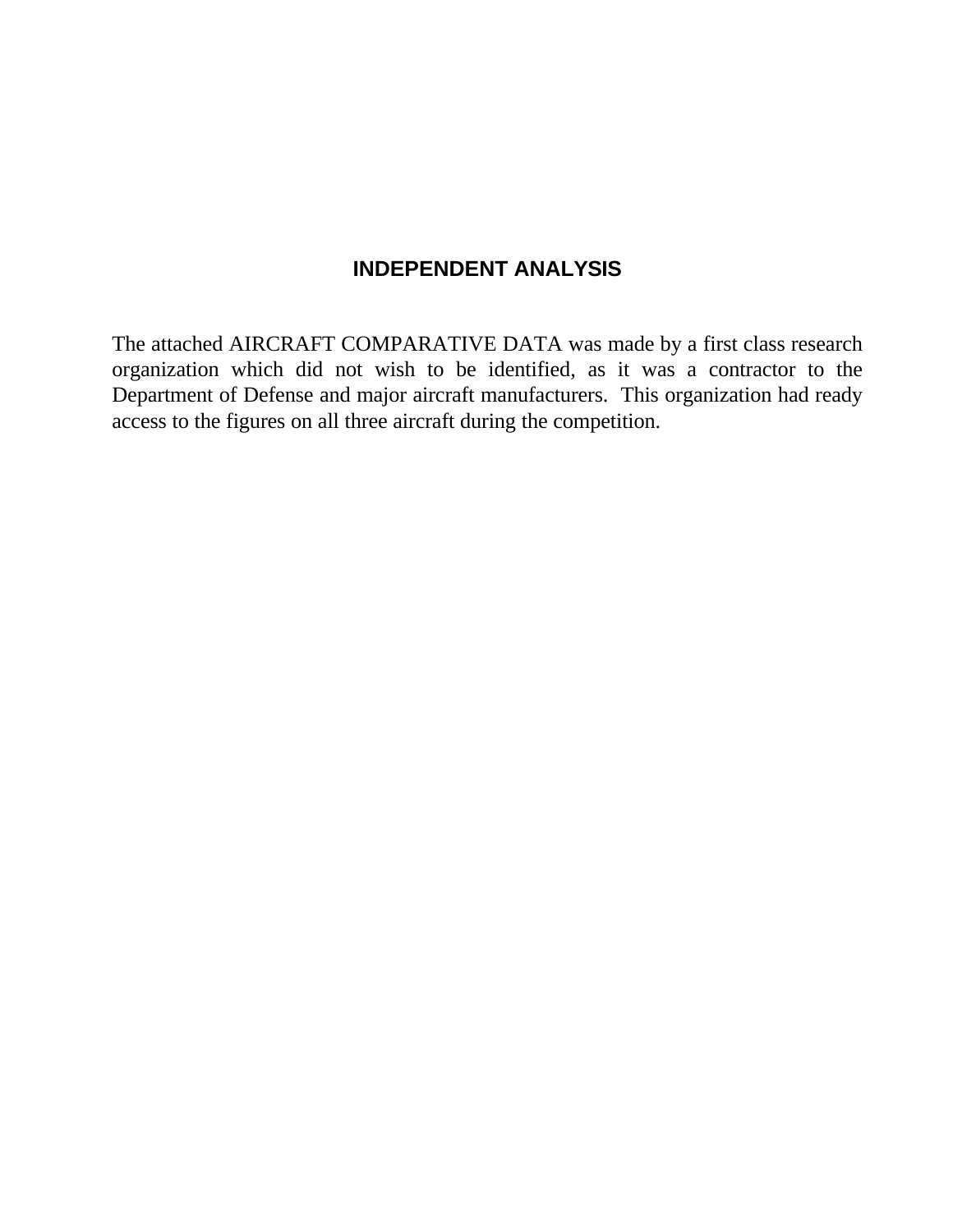# **BURNELLI TURBOPROP**

# **DEHAVILLAND AC II**

# **FAIRCHILD M258K**

9 March 1962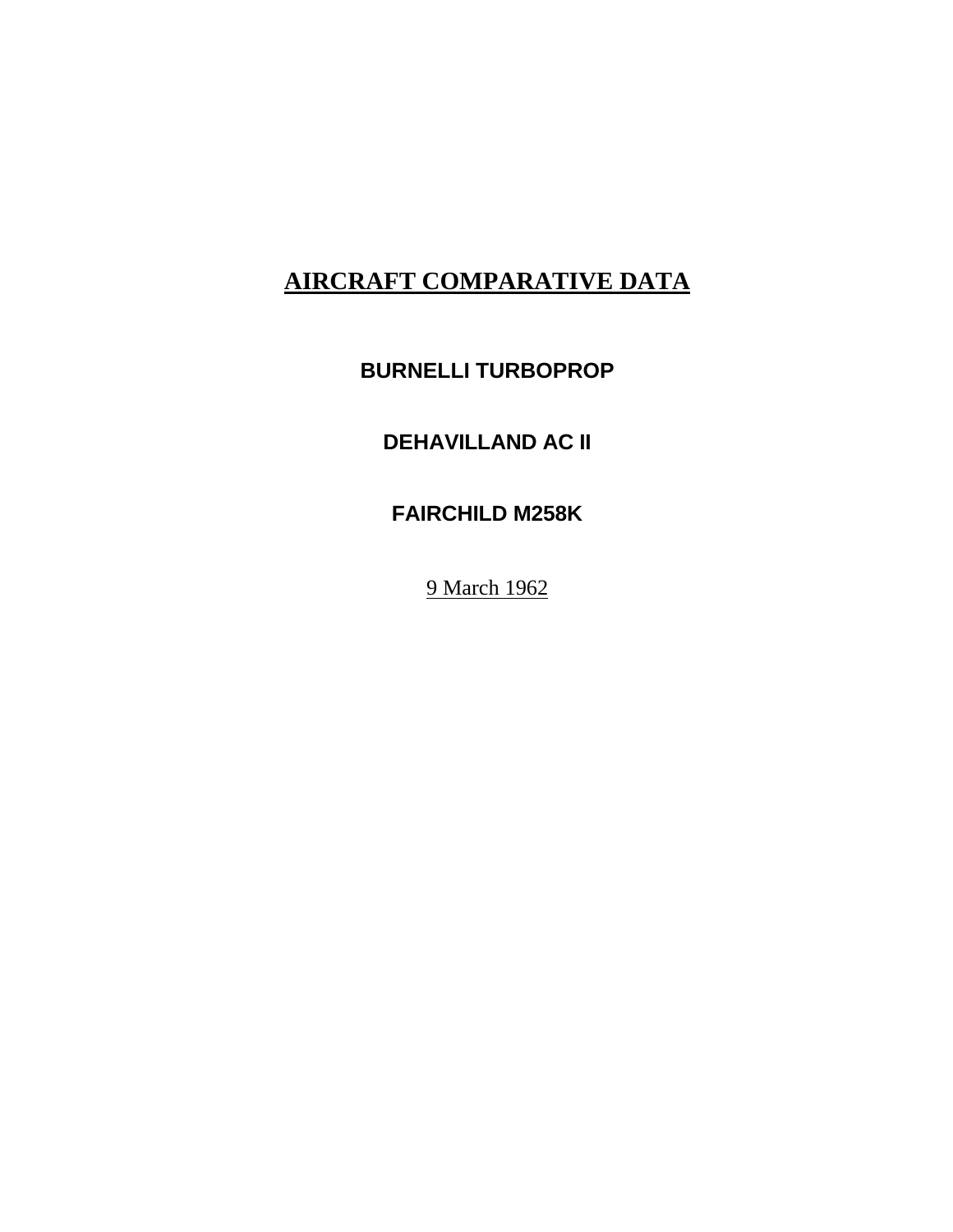## **CONTENTS**

| AIRCRAFT DESIGN PARAMETERS COMPARISON (1) | Fig. a |
|-------------------------------------------|--------|
| AIRCRAFT DESIGN PARAMETERS COMPARISON (2) | Fig. b |
| AIRCRAFT WEIGHT PARAMETERS COMPARISON     | Fig. c |
|                                           | Fig. d |
|                                           | Fig. e |

| Fig. c |
|--------|
| Fig. d |
| Fig. e |

| <b>MAXIMUM PERFORMANCE TAKE-OFF DISTANCE</b> |  |
|----------------------------------------------|--|
| <b>MAXIMUM PERFORMANCE LANDING DISTANCE</b>  |  |
| <b>RADIUS MISSION PAYLOAD</b>                |  |
|                                              |  |
|                                              |  |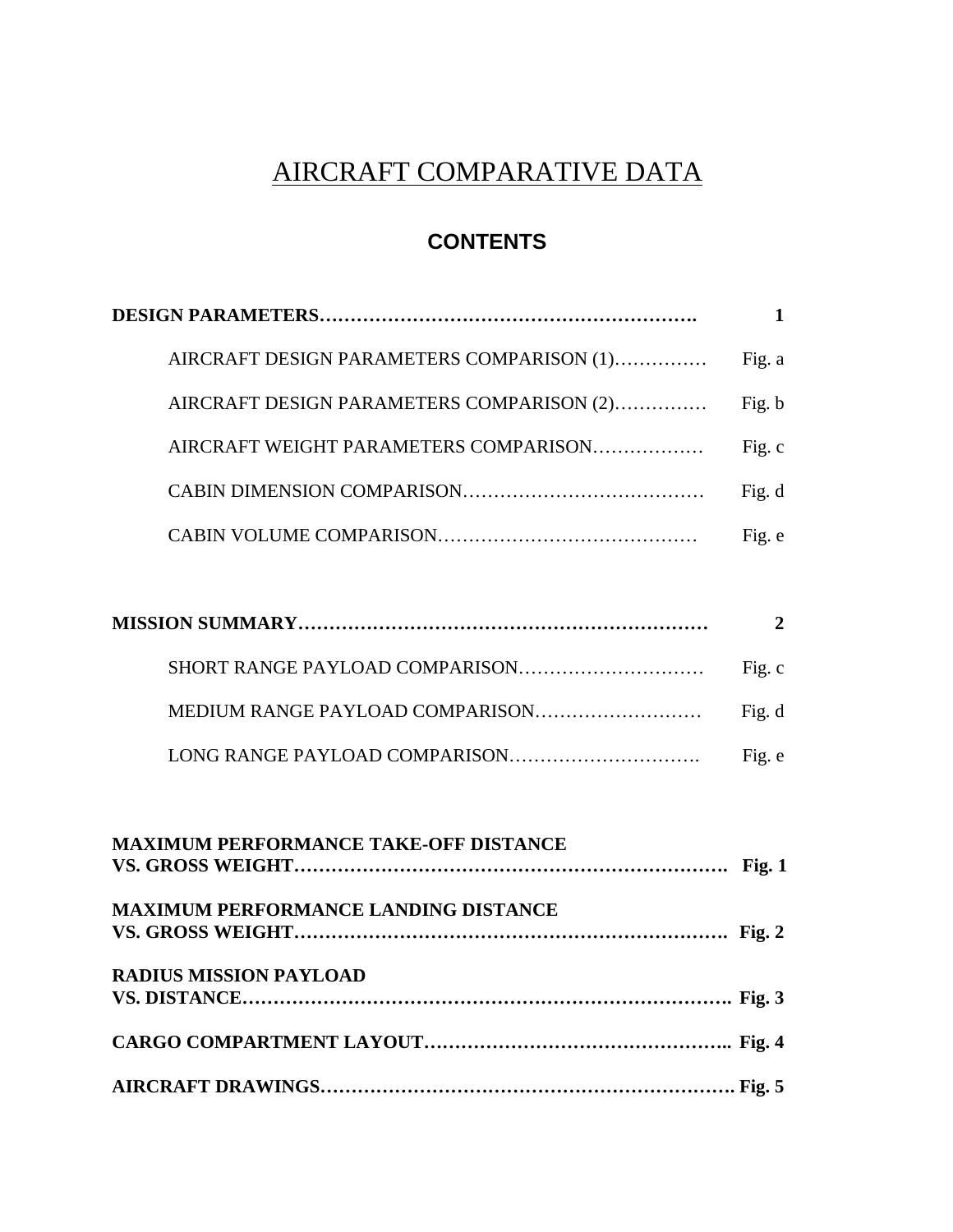## **DESIGN PARAMETERS**

| <b>PARAMETER</b>              | <b>BURNELLI</b> | DH AC II    | <b>FAIRCHILD M258K</b> |
|-------------------------------|-----------------|-------------|------------------------|
| Wing span                     | 86 ft           | 96 ft       | 95 ft                  |
| Wing area                     | $630$ sq ft     | $920$ sq ft | $754$ sq ft            |
| Wing aspect ratio             | 5               | 10          | 12                     |
| Fuselage equivalent wing area | $800$ sq ft     |             | --                     |
| Wing loading, lb/sq ft        | 31.5            | 41.3        | 51.0                   |
| Power loading, lb/T.O.ESHP    | 7.9             | 6.66        | 6.75                   |
| <b>CABIN DIMENSIONS:</b>      |                 |             |                        |
| Length                        | $216$ in        | 378 in      | 480 in                 |
| Width                         | $228$ in        | $105$ in    | $90$ in                |
| Height (entrance)             | $78$ in         | $78$ in     | $80$ in                |
| Volume (main cabin)           | 2430 cu ft      | 1570 cu ft  | 2000 cu ft             |
|                               |                 |             |                        |

#### **ENGINES:**

(2) General Electric T-64-GE-8 turboprop

#### **WEIGHTS:**

| Take-off                  | 45000 lb | 38000 lb | 38500 lb |
|---------------------------|----------|----------|----------|
| Landing                   | 43500 lb | 32500 lb | 38000 lb |
| Operational Empty (3 men) | 22250 lb | 21050 lb | 26882 lb |
| Useful load               | 22750 lb | 15950 lb | 11618 lb |
| Internal fuel             | 19500 lb | 11000 lb | 11089 lb |
| Maximum payload           | 20000 lb | 11450 lb | 10018 lb |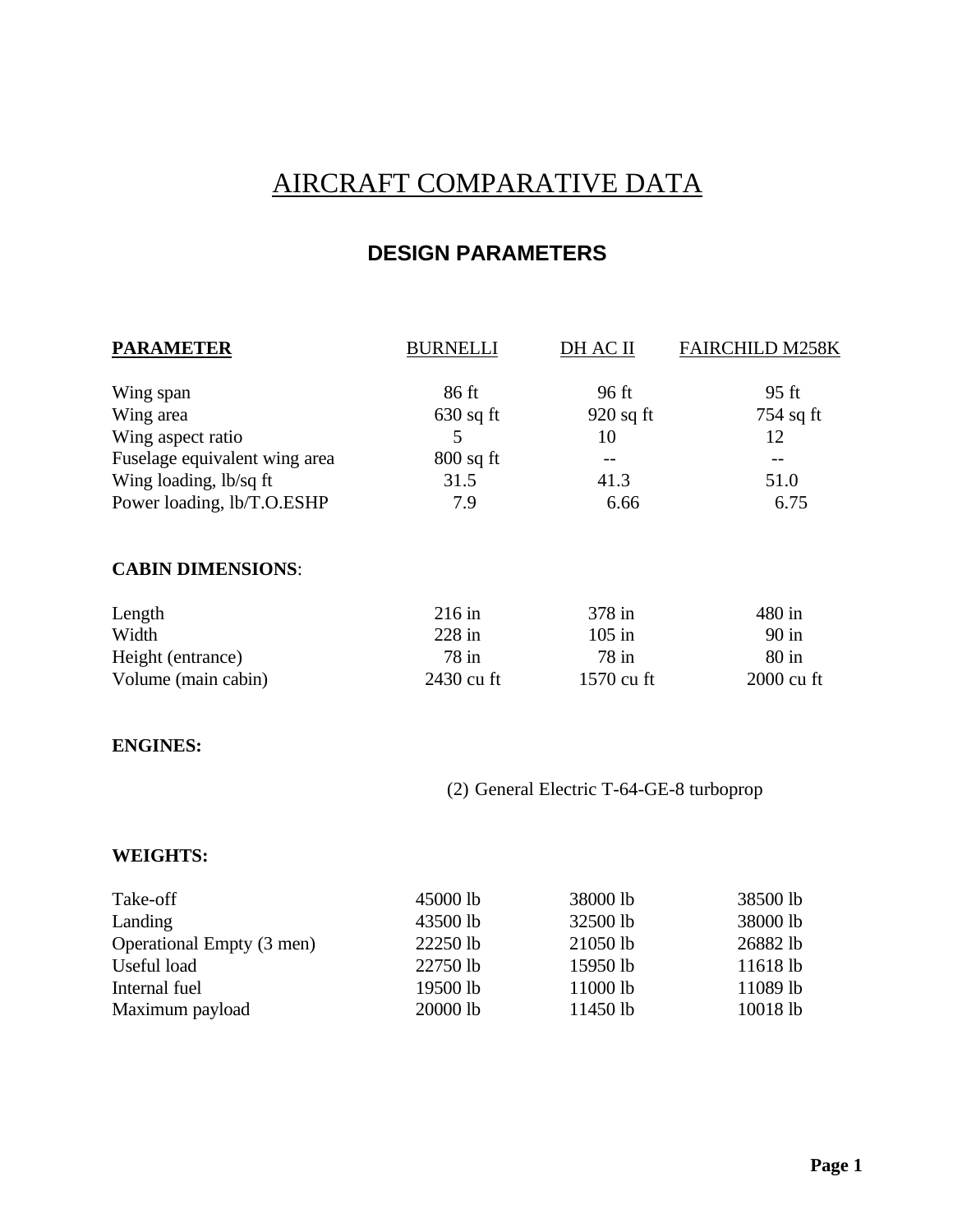### **DESIGN PARAMETERS - Aircraft**

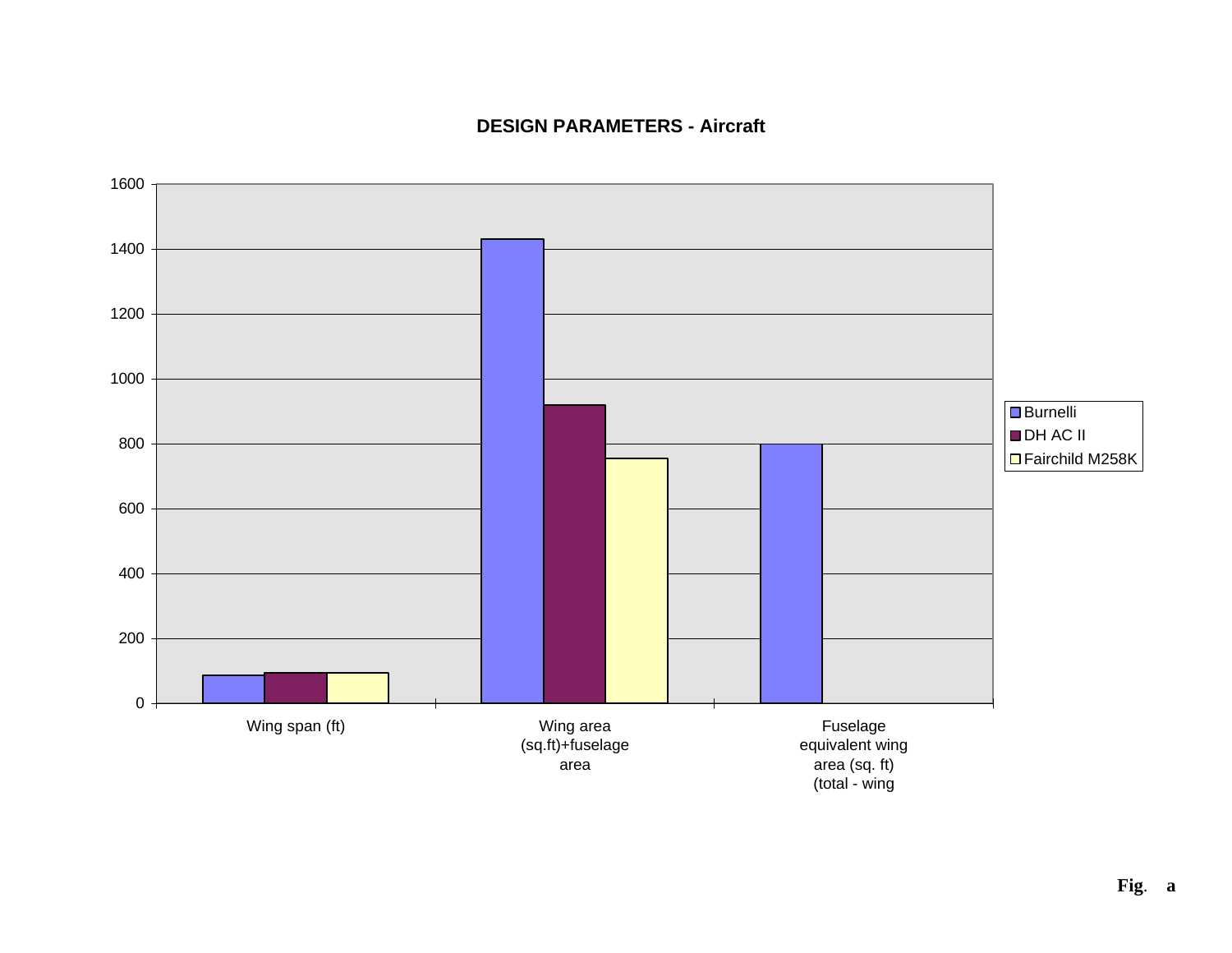

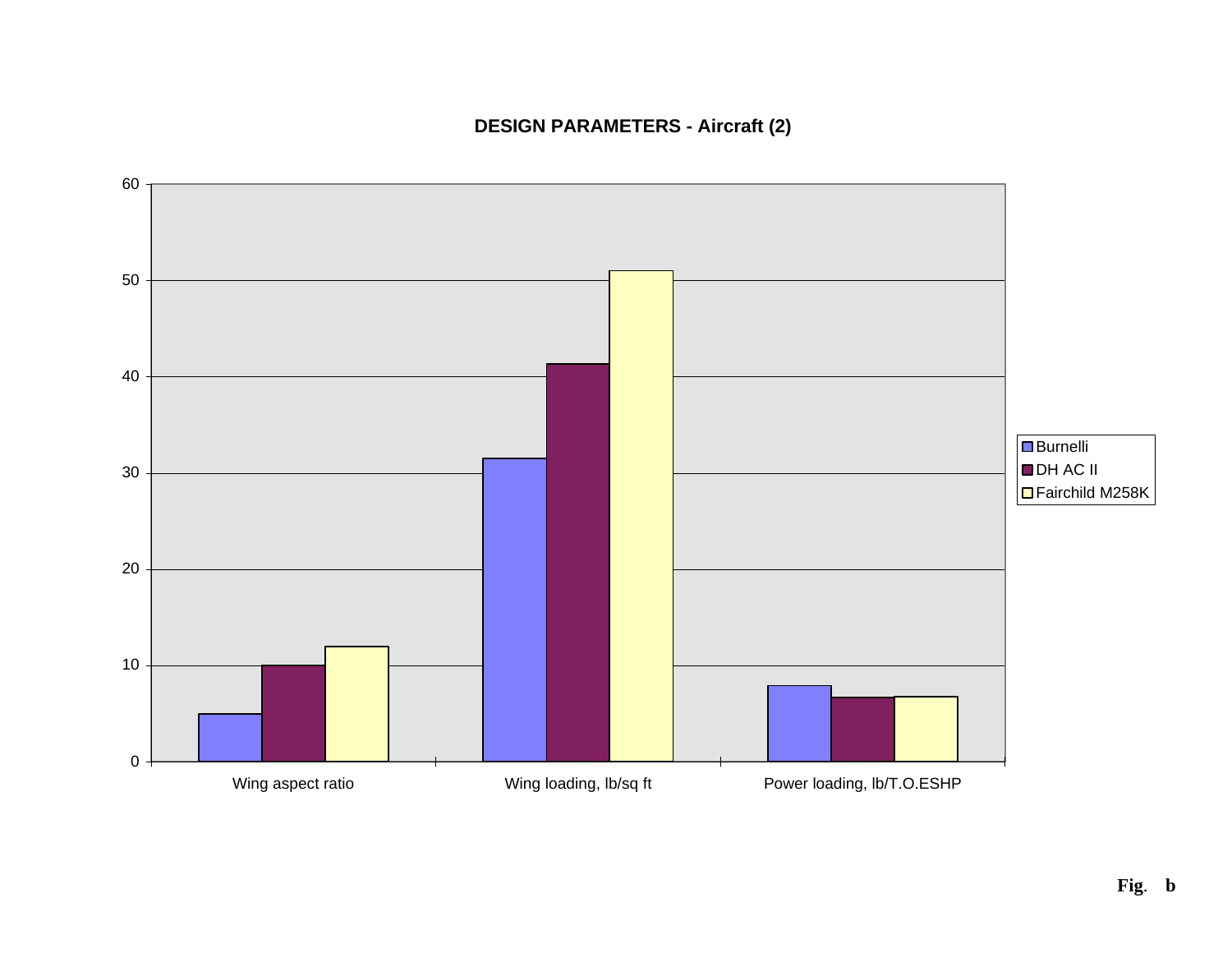### **DESIGN PARAMETERS - Weights**

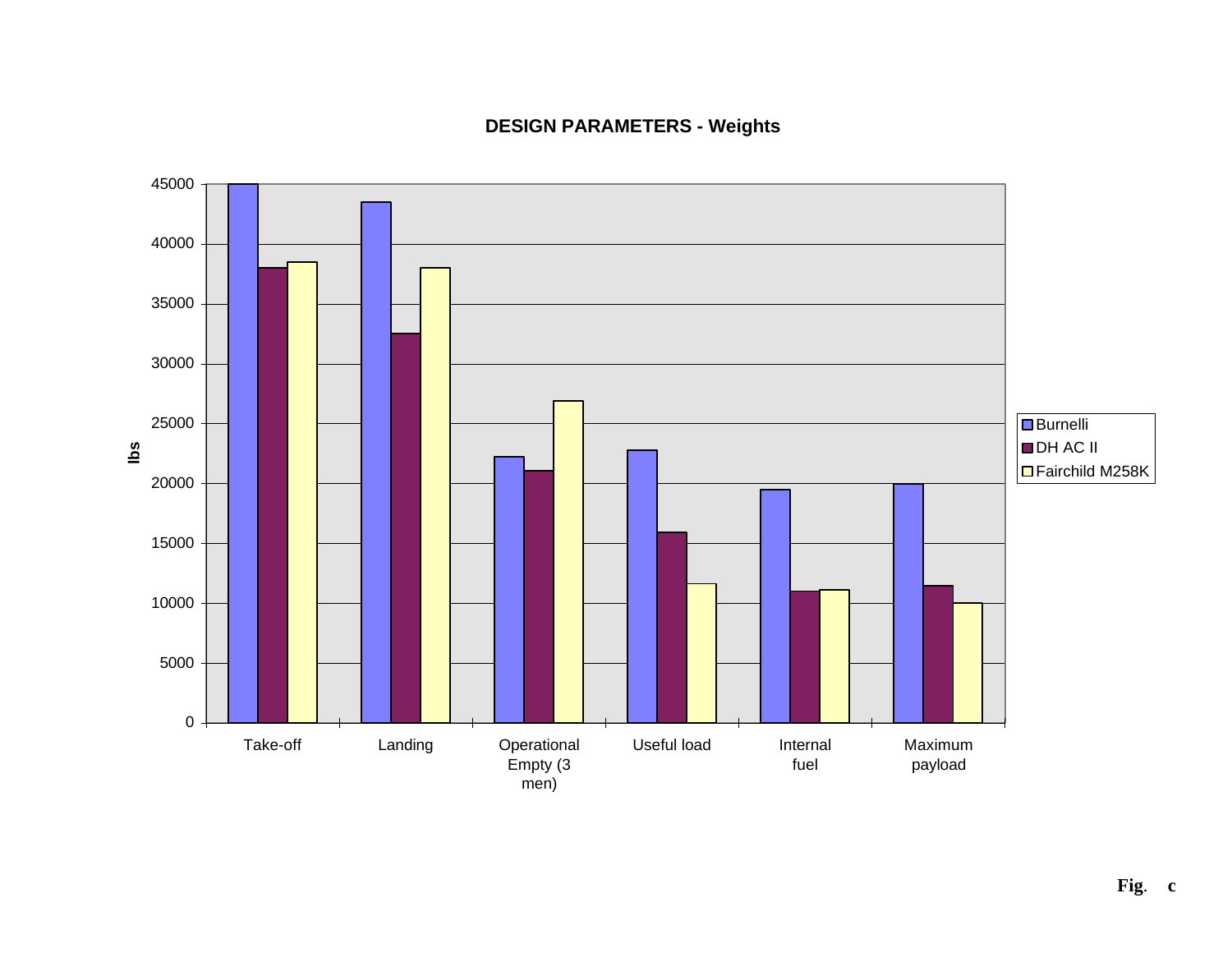### **DESIGN PARAMETERS / Cabin Dimensions**

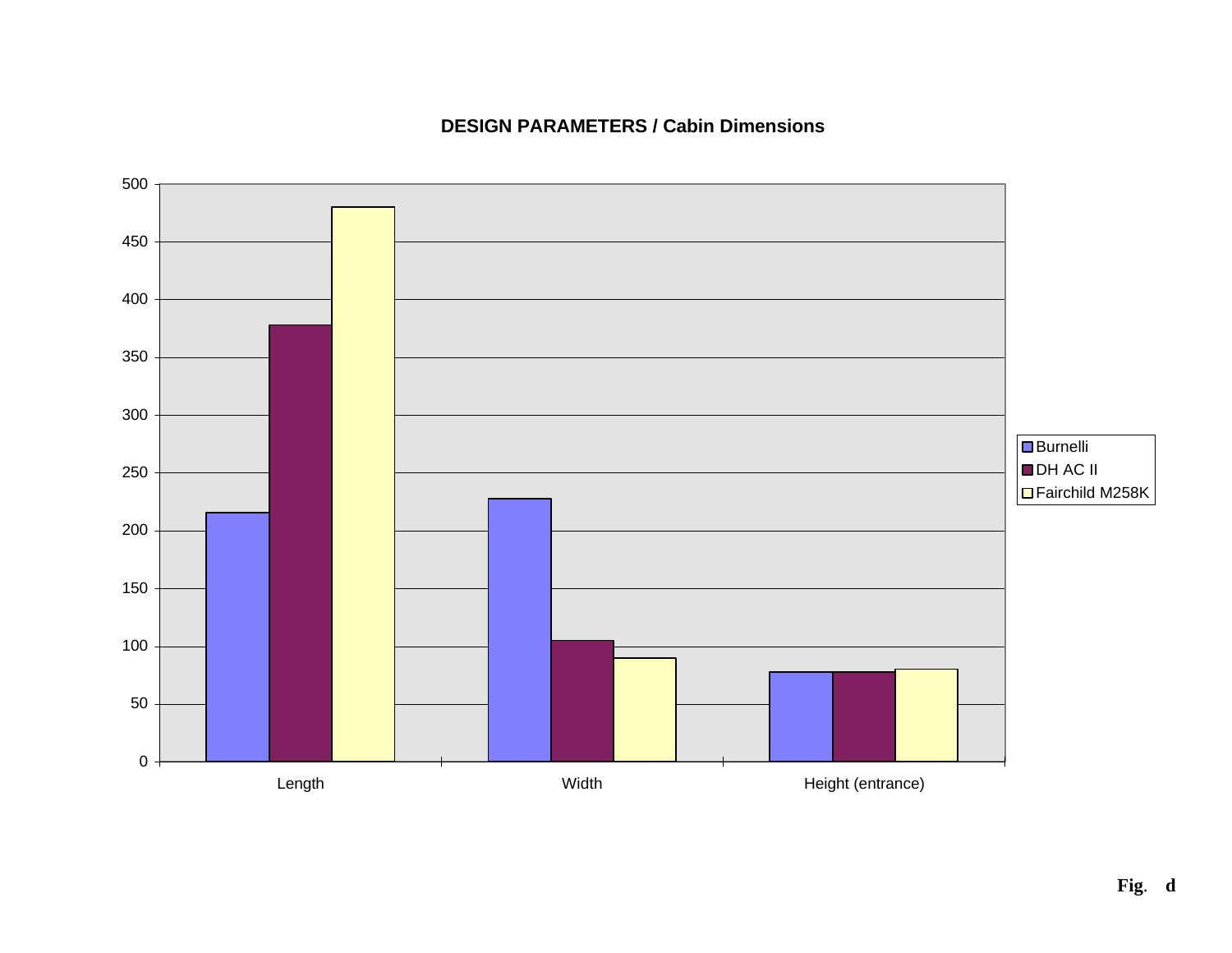

### **DESIGN PARAMETERS / Cabin Volume**

Volume (main cabin)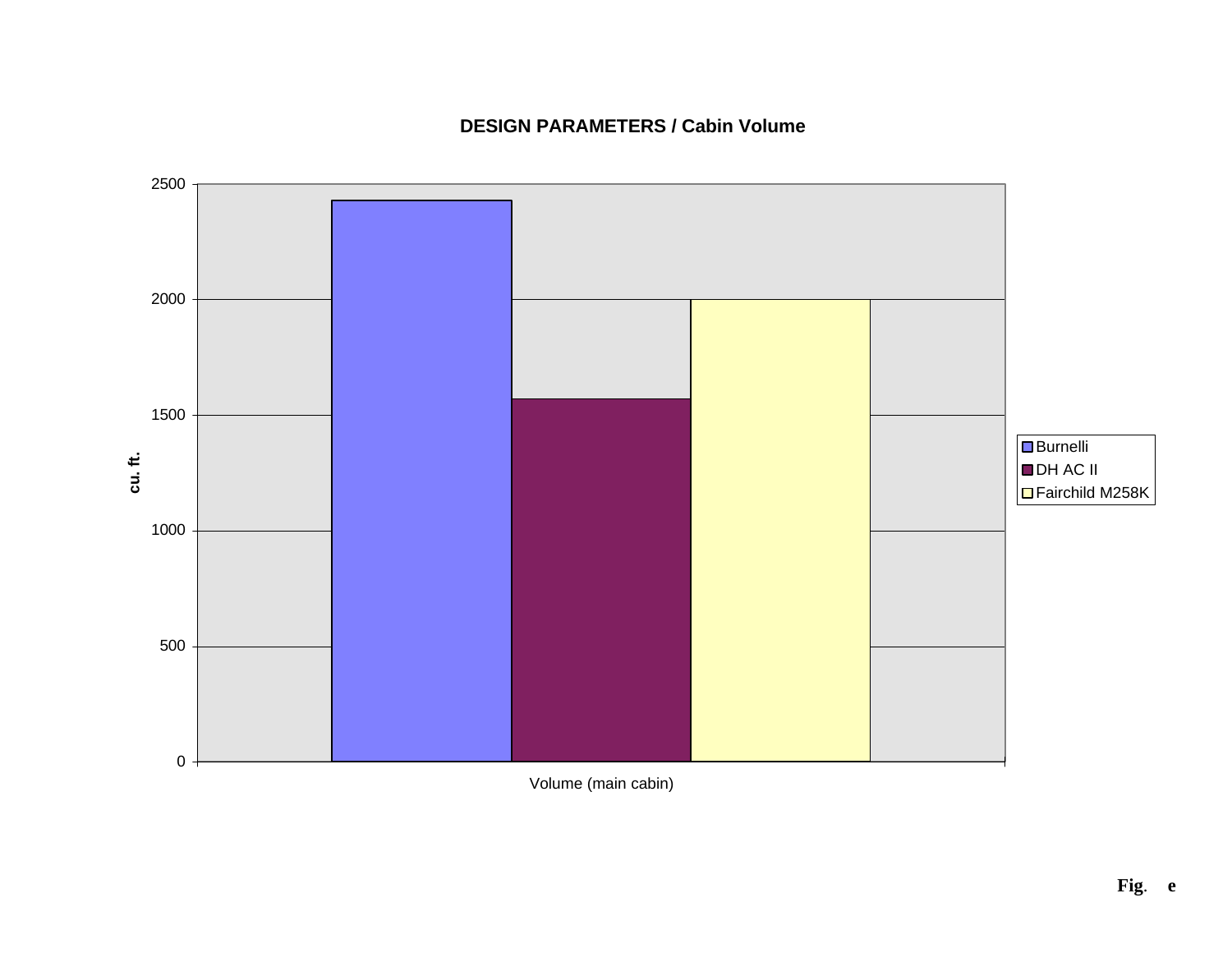### *MISSION SUMMARY*

| <b>MISSION</b>       | <b>BURNELLI</b>   | DH AC II          | <b>FAIRCHILD M258K</b> |
|----------------------|-------------------|-------------------|------------------------|
| <b>SHORT RANGE-</b>  |                   |                   |                        |
| Radius               | $100$ nm          | $100 \text{ nm}$  |                        |
| Take-off weight      | 45000 lb          | 33500 lb          |                        |
| Take-off fuel        | 4180 lb           | 2740 lb           |                        |
| Outbound payload     | 18570 lb          | 9710 lb           |                        |
| Inbound payload      | 18570 lb          | 9700 lb           |                        |
| Cruise speed         | 200 kt            | 200 kt            |                        |
| Cruise altitude      | 1000 ft           | 1000 ft           |                        |
| <b>Mission</b> time  | 1.2 <sub>hr</sub> | 1.2 <sub>hr</sub> | $-1$                   |
| <b>MEDIUM RANGE-</b> |                   |                   |                        |
| Radius               | 250 nm            | 250nm             | $-1$                   |
| Take-off weight      | 45000 lb          | 34800 lb          |                        |
| Take-off fuel        | 7230 lb           | 5430 lb           |                        |
| Outbound payload     | 15520 lb          | 8320 lb           |                        |
| Inbound payload      | 15855 lb          | 8350 lb           |                        |
| Cruise speed         | 200 kt            | 200 kt            |                        |
| Cruise altitude      | 5000 ft           | 5000 ft           |                        |
| <b>Mission</b> time  | 2.9 <sub>hr</sub> | 2.9 <sub>hr</sub> |                        |
| <b>LONG RANGE-</b>   |                   |                   |                        |
| Radius               | 500 nm            | 500 nm            | 495 nm                 |
| Take-off weight      | 45000 lb          | 36300 lb          | 38500 lb               |
| Take-off fuel        | 11330 lb          | 8130 lb           | 6218 lb                |
| Outbound payload     | 11420 lb          | 7120 lb           | 6000 lb                |
| Inbound payload      | 15000 lb          | 7050 lb           | 6000 lb                |
| Cruise speed         | 174 kt            | 172 kt            | 190 kt                 |
| Cruise altitude      | 10000 ft          | 10000 ft          | 10000 ft               |
| Mission time         | 6.5 <sub>hr</sub> | $6.55$ hr         |                        |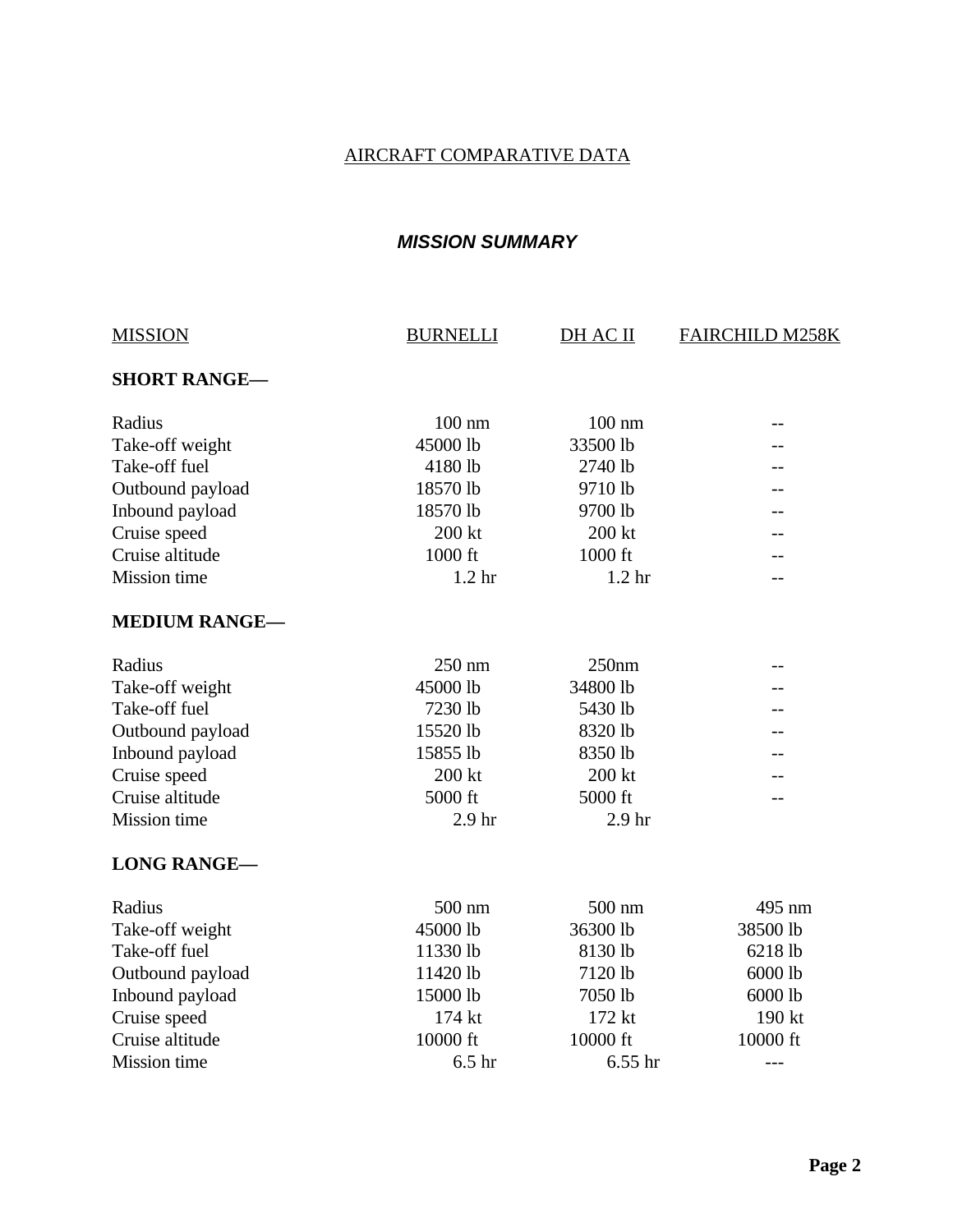

#### **SHORT RANGE - 100 nm, 1000 ft. cruise alt. 1.2 hrs**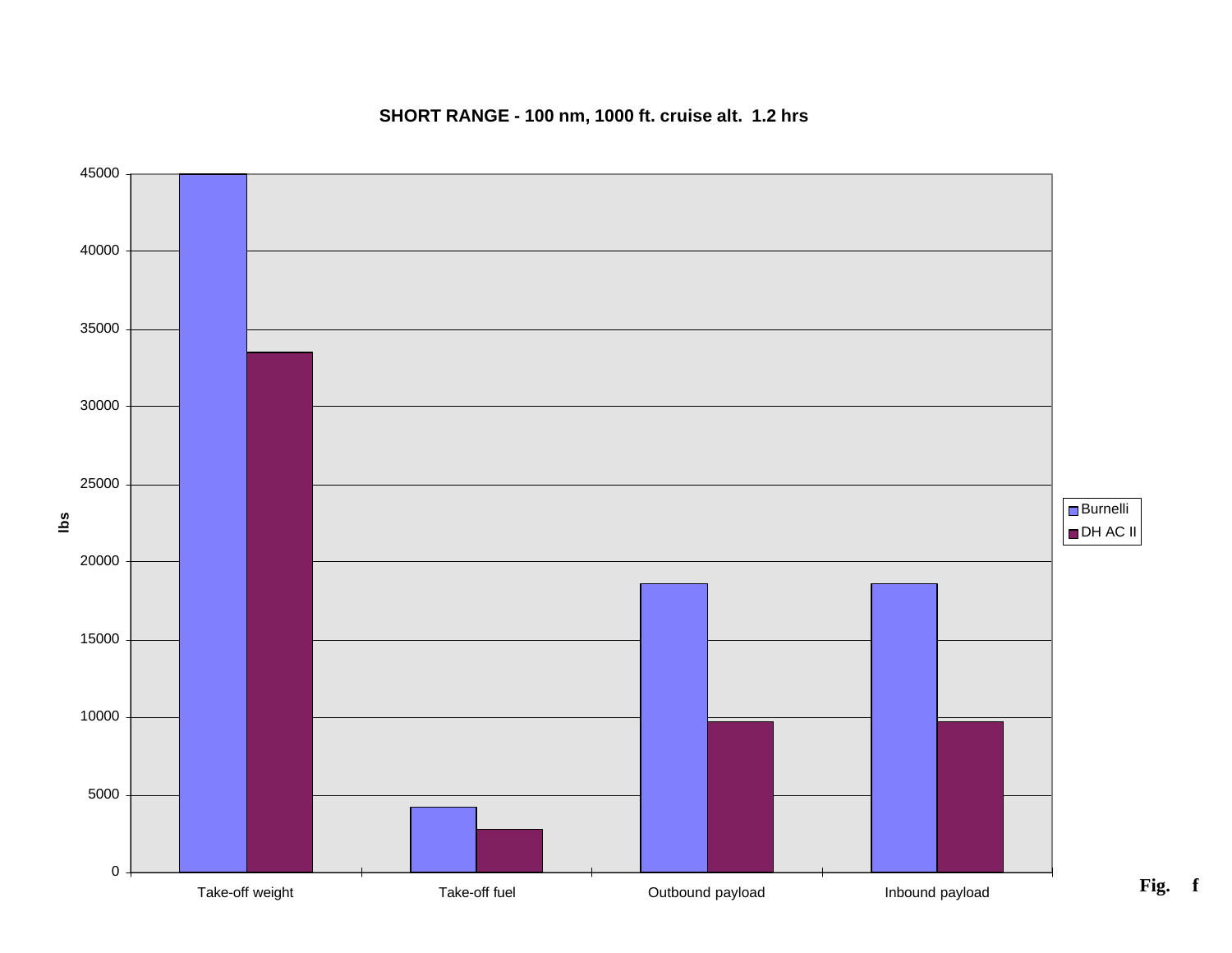

#### **MEDIUM RANGE - 250 nm, 5000 ft. cruise alt., 2.9 hrs**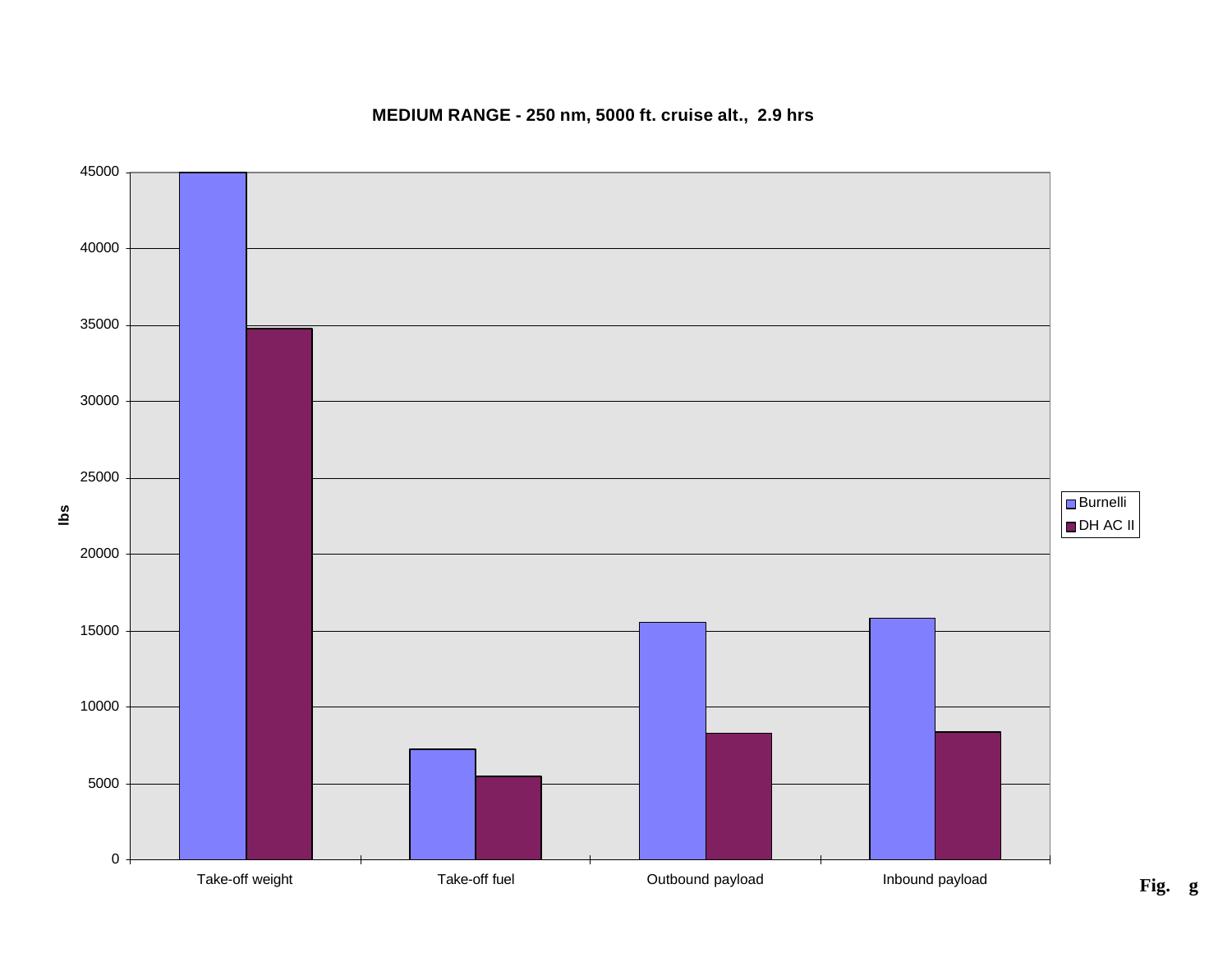

**LONG RANGE - 500 nm, 10000 ft cruise alt., 6.5 hrs**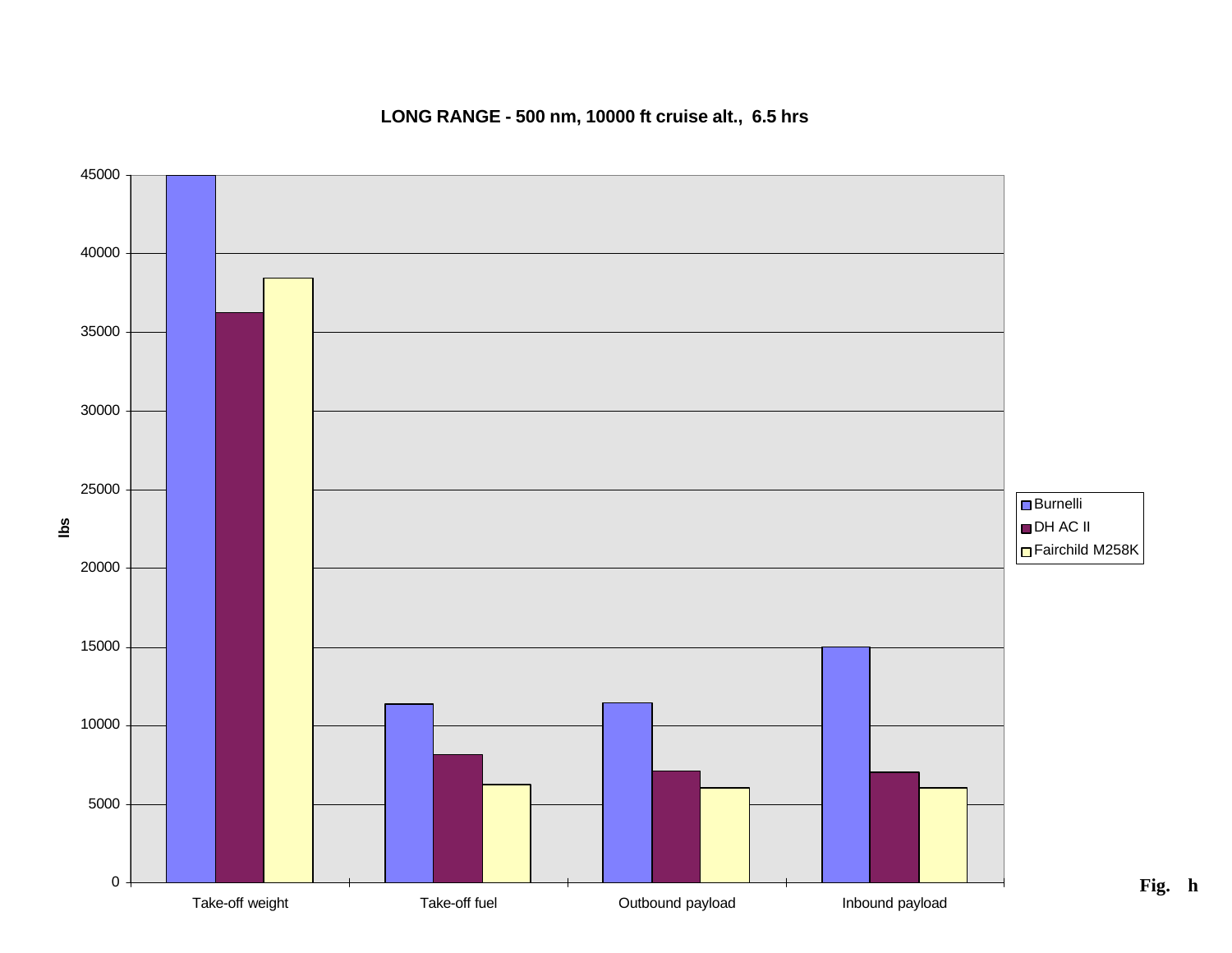



Maximum Performance Take-Off Distance vs. Gross Weight

Comparative Data

(2) General Electric T-64-8 Engines T.O. Rating - 2850 E.S.H.P.

Distance to clear 50 foot obstacle Sea level, Standard day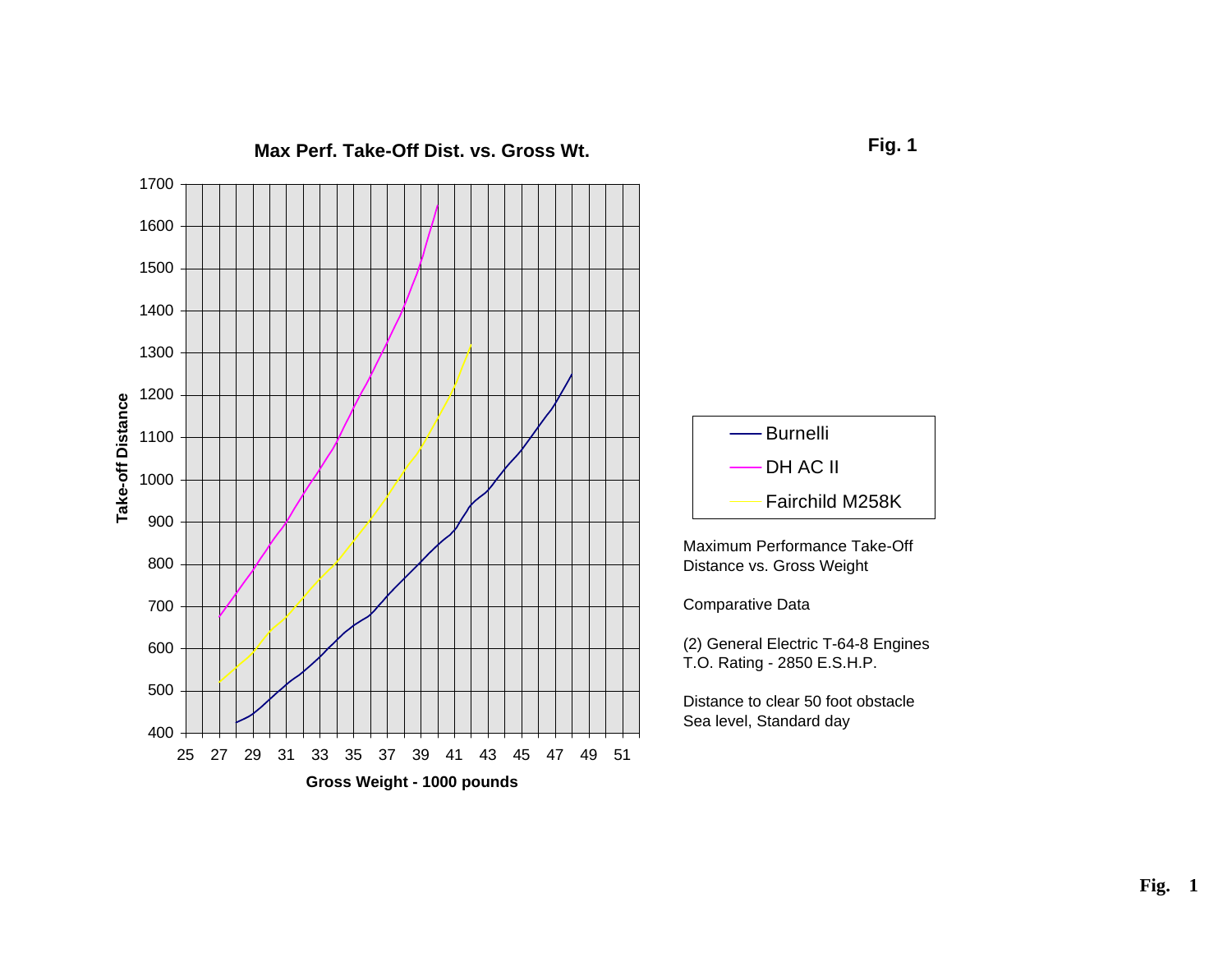

#### **Maximum Performance Landing Distance vs. Gross Weight**

**Fig. 2**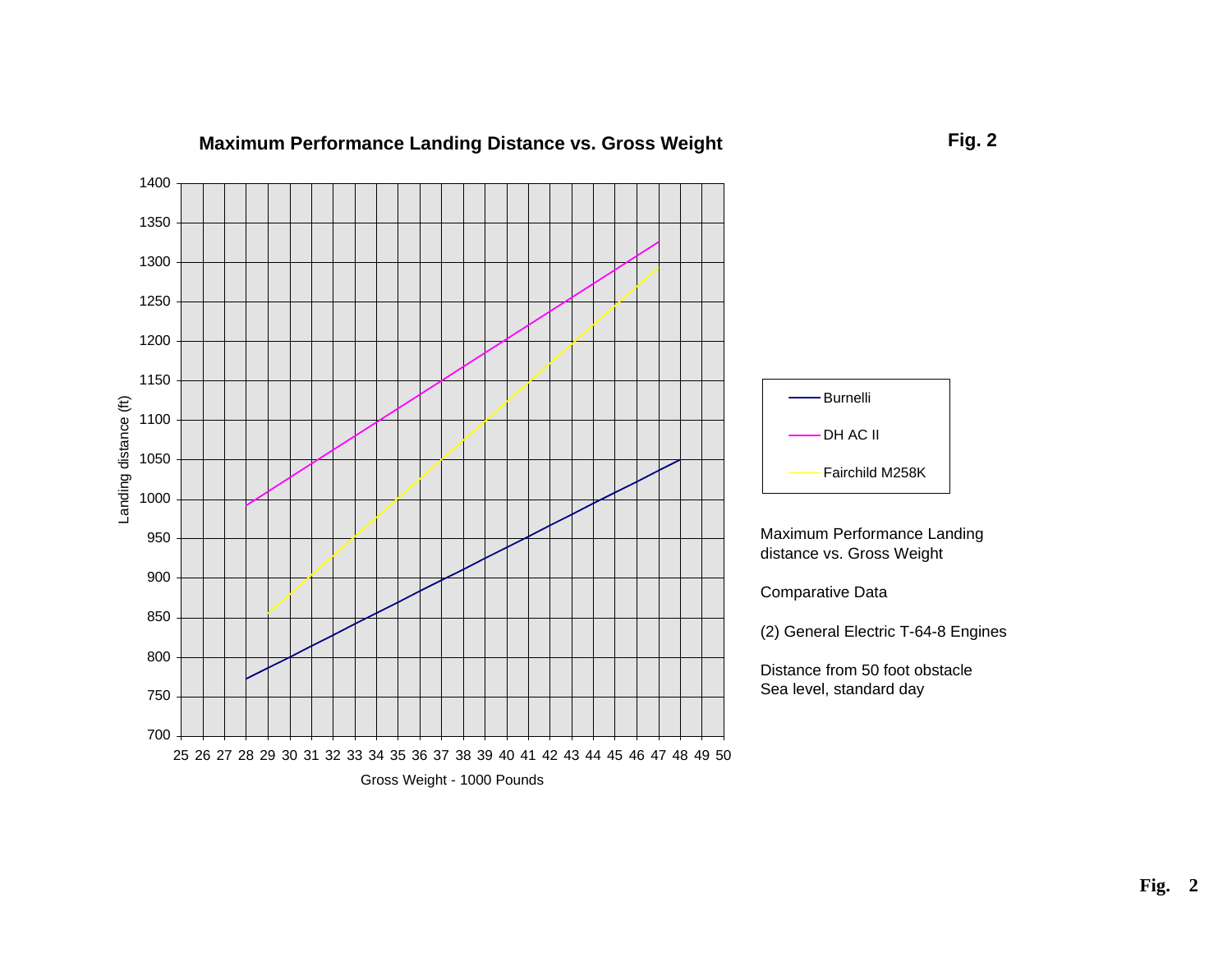#### **Radius Mission Payload vs. Distance**

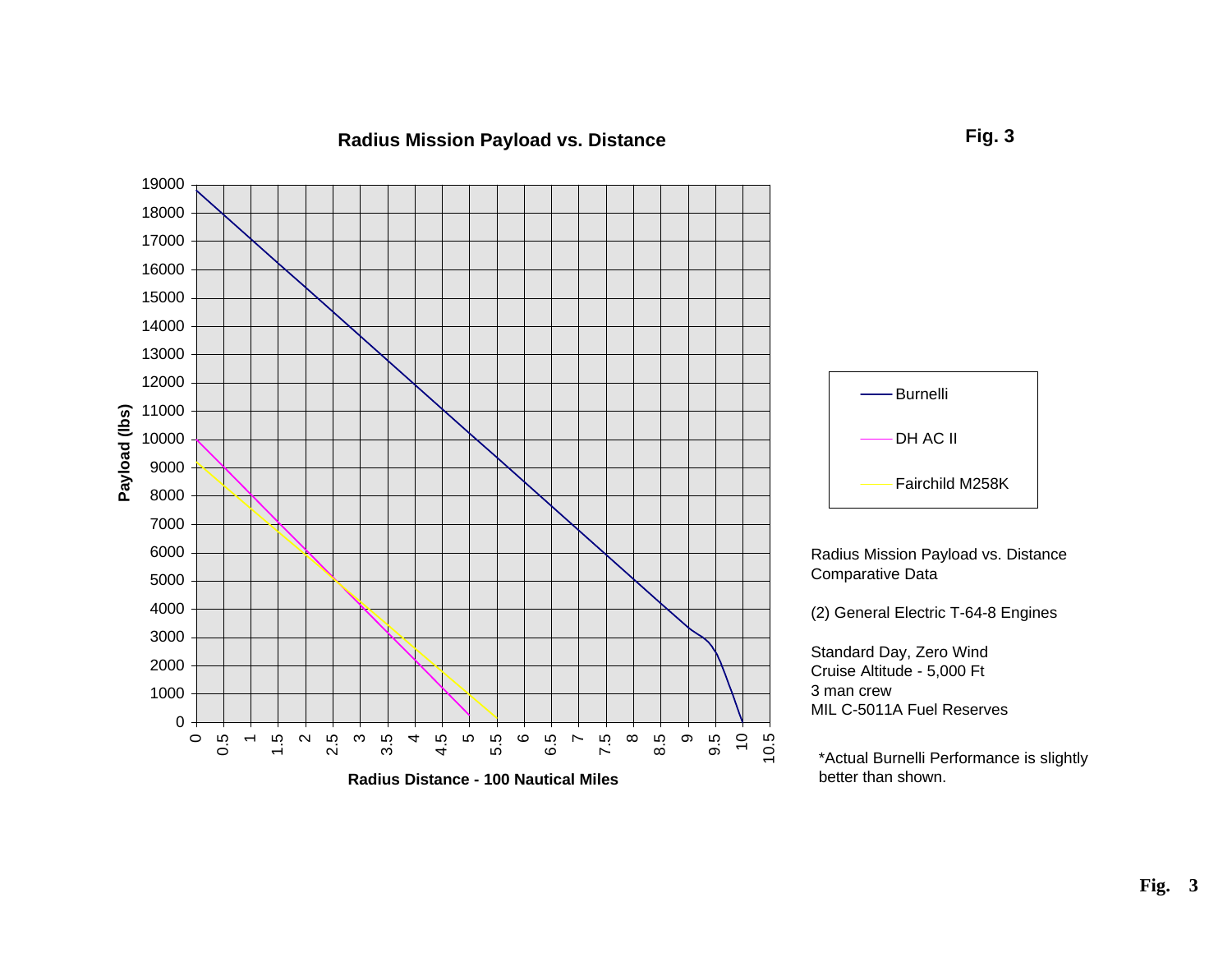